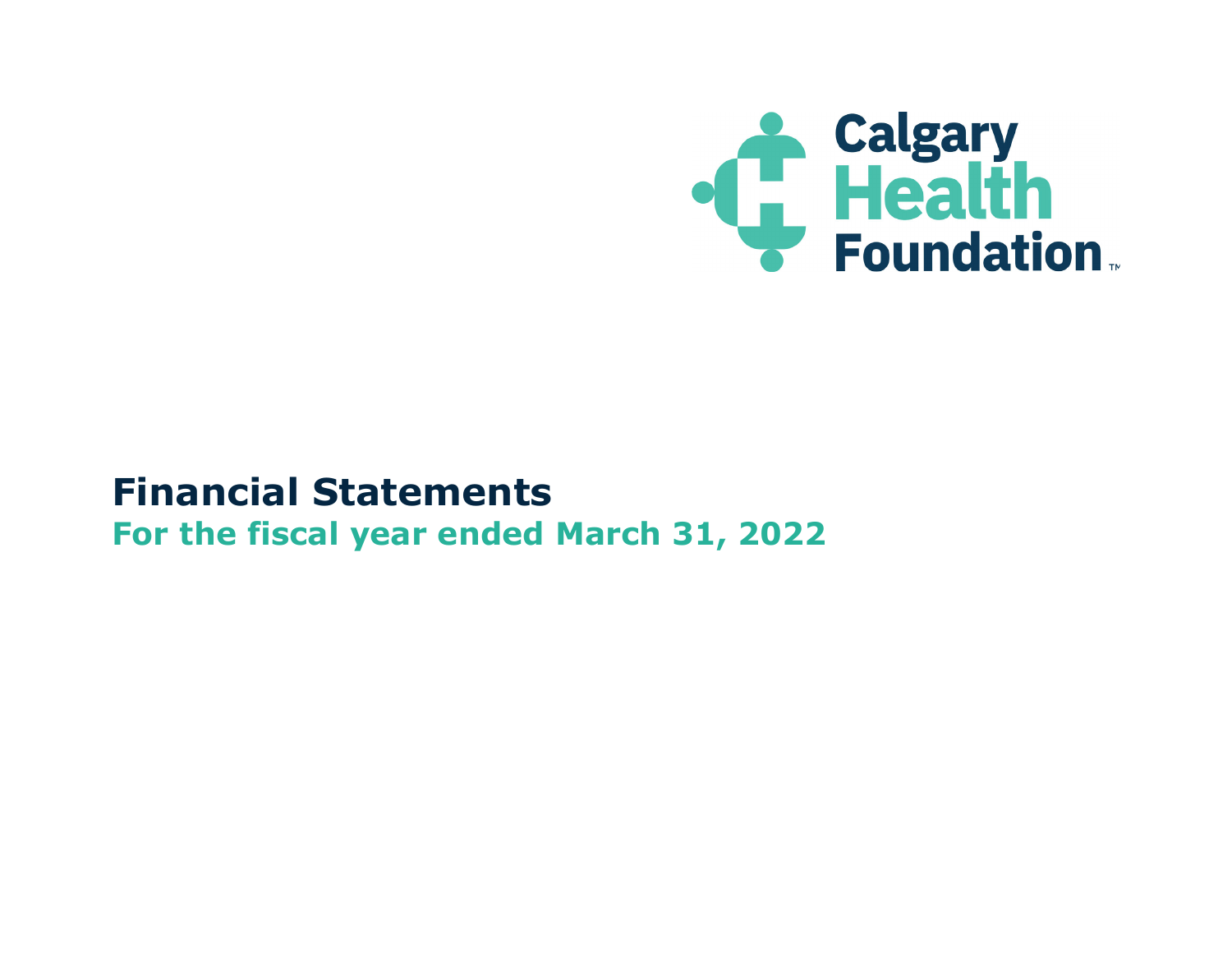### Independent auditor's report

To the Board of Trustees of **Calgary Health Foundation** 

#### Opinion

We have audited the accompanying financial statements of Calgary Health Foundation [the "Foundation"], which comprise the statement of financial position as at March 31, 2022, the statements of operations and changes in fund balances, accumulated remeasurement gains and losses and cash flows for the year then ended and a summary of significant accounting policies.

In our opinion, the accompanying financial statements present fairly, in all material respects, the financial position of the Foundation as at March 31, 2022 and its financial performance and its cash flows for the year then ended in accordance with Canadian public-sector accounting standards.

#### **Basis for opinion**

We conducted our audit in accordance with Canadian generally accepted auditing standards. Our responsibilities under those standards are further described in the Auditor's responsibilities for the audit of the financial statements section of our report. We are independent of the Foundation in accordance with the ethical requirements that are relevant to our audit of the financial statements in Canada, and we have fulfilled our other ethical responsibilities in accordance with these requirements. We believe that the audit evidence we have obtained is sufficient and appropriate to provide a basis for our opinion.

#### Responsibilities of management and those charged with governance for the financial statements

Management is responsible for the preparation and fair presentation of the financial statements in accordance with Canadian public sector accounting standards, and for such internal control as management determines is necessary to enable the preparation of financial statements that are free from material misstatement, whether due to fraud or error.

In preparing the financial statements, management is responsible for assessing the Foundation's ability to continue as a going concern, disclosing, as applicable, matters related to going concern and using the going concern basis of accounting unless management either intends to liquidate the Foundation or to cease operations, or has no realistic alternative but to do so.

Those charged with governance are responsible for overseeing the Foundation's financial reporting process.

#### Auditor's responsibilities for the audit of the financial statements

Our objectives are to obtain reasonable assurance about whether the financial statements as a whole are free from material misstatement, whether due to fraud or error, and to issue an auditor's report that includes our opinion. Reasonable assurance is a high level of assurance, but is not a quarantee that an audit conducted in accordance with Canadian generally accepted auditing standards will always detect a material misstatement when it exists. Misstatements can arise from fraud or error and are considered material if, individually or in the aggregate, they could reasonably be expected to influence the economic decisions of users taken on the basis of these financial statements.

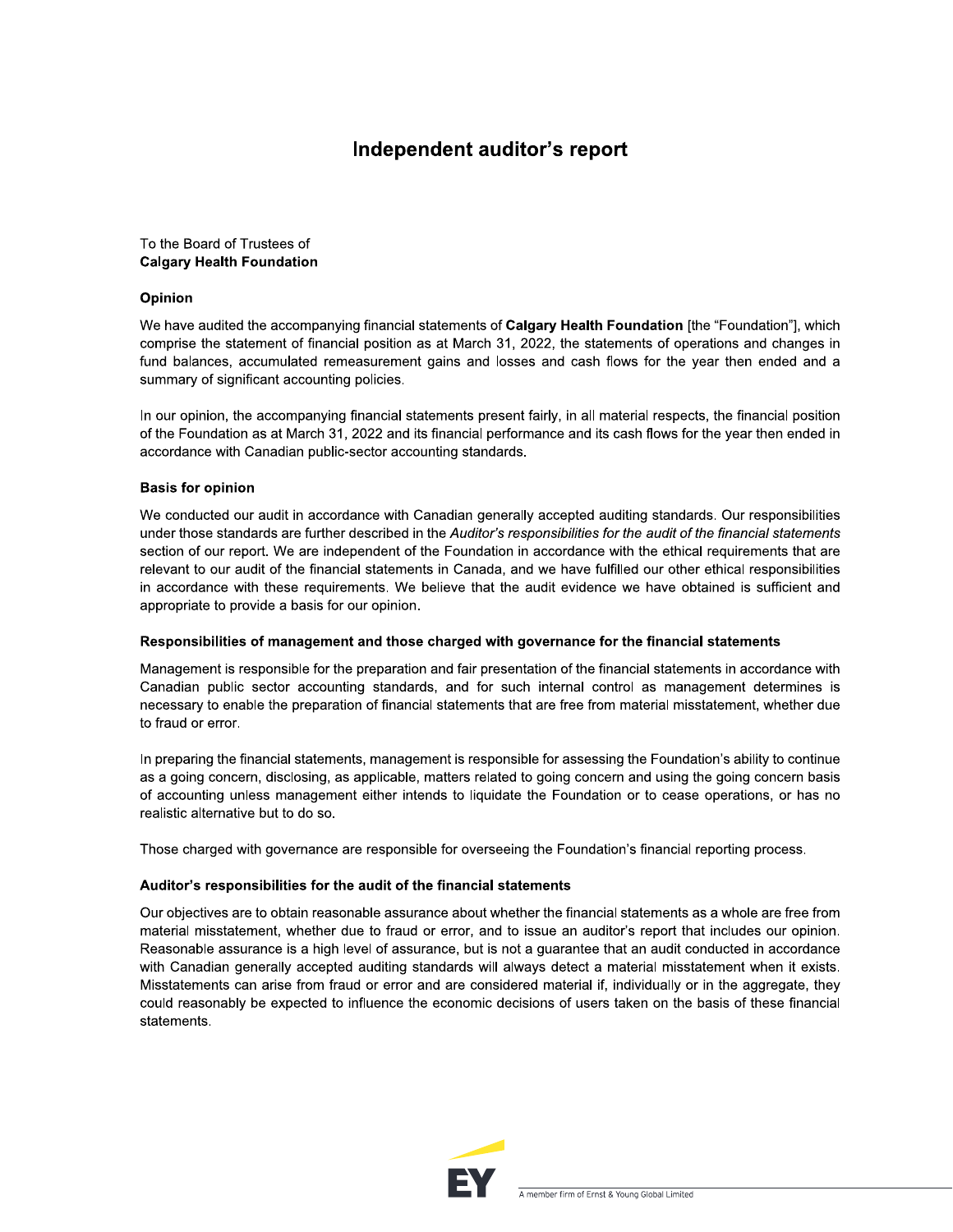As part of an audit in accordance with Canadian generally accepted auditing standards, we exercise professional judgment and maintain professional skepticism throughout the audit. We also:

- Identify and assess the risks of material misstatement of the financial statements, whether due to fraud or error, design and perform audit procedures responsive to those risks, and obtain audit evidence that is sufficient and appropriate to provide a basis for our opinion. The risk of not detecting a material misstatement resulting from fraud is higher than for one resulting from error, as fraud may involve collusion, forgery, intentional omissions, misrepresentations, or the override of internal control.
- Obtain an understanding of internal control relevant to the audit in order to design audit procedures that are appropriate in the circumstances, but not for the purpose of expressing an opinion on the effectiveness of the Foundation's internal control.
- Evaluate the appropriateness of accounting policies used and the reasonableness of accounting estimates and related disclosures made by management.
- Conclude on the appropriateness of management's use of the going concern basis of accounting and, based on the audit evidence obtained, whether a material uncertainty exists related to events or conditions that may cast significant doubt on the Foundation's ability to continue as a going concern. If we conclude that a material uncertainty exists, we are required to draw attention in our auditors' report to the related disclosures in the financial statements or, if such disclosures are inadequate, to modify our opinion. Our conclusions are based on the audit evidence obtained up to the date of our auditors' report. However, future events or conditions may cause the Foundation cease to continue as a going concern.
- Evaluate the overall presentation, structure and content of the financial statements, including the disclosures,  $\bullet$ and whether the financial statements represent the underlying transactions and events in a manner that achieves fair presentation.

We communicate with those charged with governance regarding, among other matters, the planned scope and timing of the audit and significant audit findings, including any significant deficiencies in internal control that we identify during our audit.

Calgary, Canada May 25, 2022

Ernet + Young LLP

**Chartered Professional Accountants** 

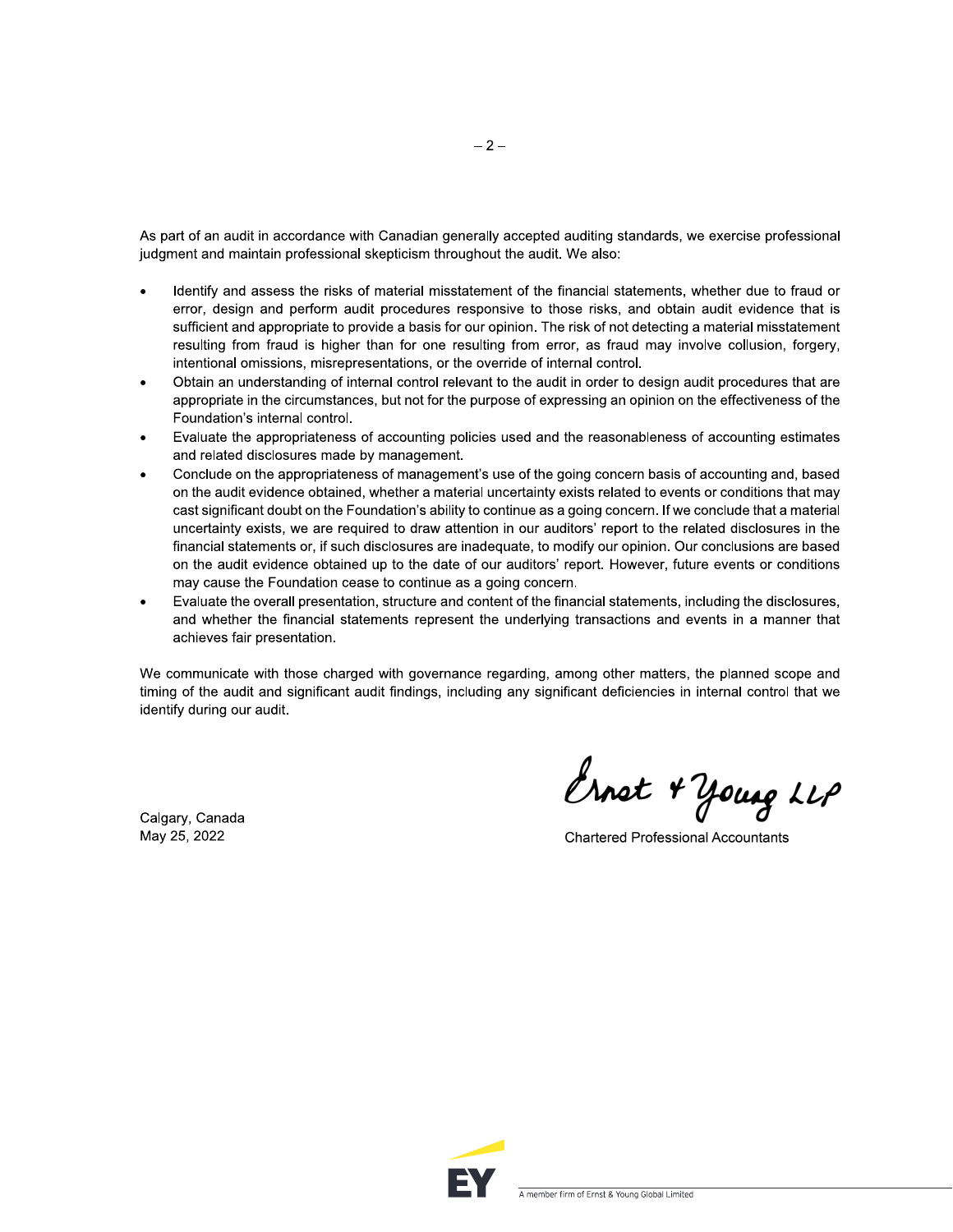

### **Statement of Financial Position**

| March 31,                                           | 2022                              | 2021        |
|-----------------------------------------------------|-----------------------------------|-------------|
| <b>ASSETS</b>                                       |                                   |             |
| Cash (note 3)                                       | \$<br>84,015,092<br>\$            | 78,214,326  |
| Accounts receivable (note 4)                        | 467,273                           | 581,186     |
| Deposits and prepaid expenses (note 5)              | 2,563,357                         | 1,513,632   |
| Portfolio investments, at market value (note 6)     | 96,502,220                        | 91,737,058  |
| Other assets                                        | 2,441,450                         | 2,353,970   |
| <b>Total Assets</b>                                 | 185,989,392<br>\$<br>\$           | 174,400,172 |
| <b>LIABILITIES</b>                                  |                                   |             |
| Accounts payable and accrued liabilities (note 10)  | \$<br>2,401,737<br>\$             | 2,352,356   |
| Charitable disbursements payable (note 10)          | 2,617,462                         | 3,089,855   |
| Deferred revenue                                    | 17,304,362                        | 19,603,646  |
| <b>Total Liabilities</b>                            | $\frac{1}{2}$<br>\$<br>22,323,561 | 25,045,857  |
| Commitments (note 9)                                |                                   |             |
| <b>FUND BALANCES</b>                                |                                   |             |
| <b>Operating Fund</b>                               | \$<br>\$<br>18,801,008            | 14,851,039  |
| <b>Restricted Fund</b>                              | 106,883,457                       | 95,447,123  |
| Endowment Fund (note 7)                             | 33,335,927                        | 31,289,150  |
|                                                     | \$<br>\$<br>159,020,392           | 141,587,312 |
| Accumulated remeasurement gains                     | 4,645,439                         | 7,767,003   |
| <b>Total Liabilities &amp; Fund Balances</b>        | 185,989,392<br>\$<br>\$           | 174,400,172 |
| See accompanying notes                              |                                   |             |
| On behalf of the Board:                             |                                   |             |
| Signed "Sandy Edmonstone"<br>Signed "Dan Silvester" |                                   |             |

Director Director Director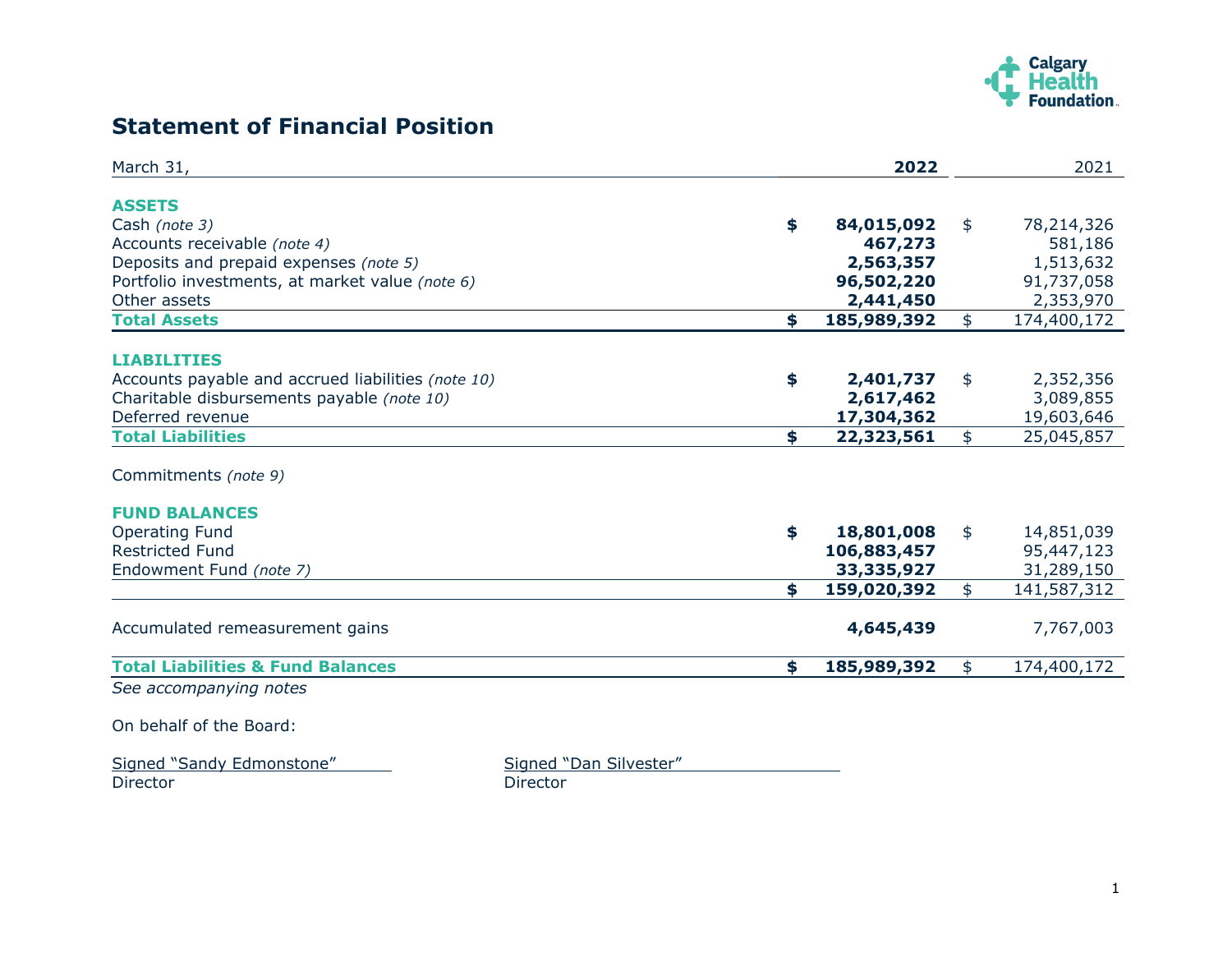

## **Statement of Operations and Changes in Fund Balances**

|                                        | <b>Operating Fund</b> |                 | <b>Restricted Fund</b> |                                        | <b>Endowment Fund</b> |                          |               |              |    | <b>Total</b>  |      |               |  |  |
|----------------------------------------|-----------------------|-----------------|------------------------|----------------------------------------|-----------------------|--------------------------|---------------|--------------|----|---------------|------|---------------|--|--|
| Year ended March 31,                   | 2022                  | 2021            | 2022                   | 2021                                   |                       | 2022                     |               | 2021         |    | 2022          |      | 2021          |  |  |
| <b>REVENUE</b>                         |                       |                 |                        |                                        |                       |                          |               |              |    |               |      |               |  |  |
| Donations                              | \$2,140,378           | 1,866,824<br>\$ | \$<br>7,782,069 \$     | $6,324,630$ \$                         |                       | 17,902                   | \$            | 50,350       | s  | 9,940,349     | -\$  | 8,241,804     |  |  |
| Lotteries                              | 1,417,378             | 1,121,318       | 34,936,939             | 31,083,122                             |                       |                          |               |              |    | 36,354,317    |      | 32,204,440    |  |  |
| Events                                 | 13,231                | 16,998          | 450,440                | 364,525                                |                       |                          |               |              |    | 463,671       |      | 381,523       |  |  |
|                                        | 3,570,987             | 3,005,140       | 43,169,448             | 37,772,277                             |                       | 17,902                   |               | 50,350       |    | 46,758,337    |      | 40,827,767    |  |  |
| Grants - Alberta Health Services       |                       |                 |                        |                                        |                       |                          |               |              |    |               |      |               |  |  |
| (note 10a)                             | 434,471               | 420,164         |                        |                                        |                       |                          |               |              |    | 434,471       |      | 420,164       |  |  |
| Grants - Other Government              | 6,376                 | 11,785          |                        |                                        |                       |                          |               |              |    | 6,376         |      | 11,785        |  |  |
| Investment income (note 8)             | 4,030,574             | 2,259,457       | 1,679,733              | 1,289,703                              |                       | 1,238,707                |               |              |    | 6,949,014     |      | 3,549,160     |  |  |
|                                        | \$8,042,408           | 5,696,546       |                        | $$44,849,181 \ $39,061,980$            | \$                    | 1,256,609                | \$            | 50,350       |    | 54,148,198    | \$   | 44,808,876    |  |  |
|                                        |                       |                 |                        |                                        |                       |                          |               |              |    |               |      |               |  |  |
| <b>EXPENSES</b>                        |                       |                 |                        |                                        |                       |                          |               |              |    |               |      |               |  |  |
| Operating (note 11)                    | \$3,390,470           | 3,399,639<br>\$ | \$<br>$3,328,810$ \$   | 3,524,463 \$                           |                       |                          | $\frac{4}{5}$ |              | \$ | 6,719,280     | - \$ | 6,924,102     |  |  |
| Lotteries                              |                       |                 | 19,443,398             | 18,375,168                             |                       |                          |               |              |    | 19,443,398    |      | 18,375,168    |  |  |
| Events                                 |                       |                 | 7,901                  | 6,517                                  |                       |                          |               |              |    | 7,901         |      | 6,517         |  |  |
|                                        | 3,390,470             | 3,399,639       | 22,780,109             | 21,906,148                             |                       | $\overline{\phantom{a}}$ |               |              |    | 26,170,579    |      | 25,305,787    |  |  |
| <b>Excess of revenue over expenses</b> |                       |                 |                        |                                        |                       |                          |               |              |    |               |      |               |  |  |
| before charitable disbursements        | \$4,651,938           | \$2,296,907     |                        | $$22,069,072 \$17,155,832 \$1,256,609$ |                       |                          | \$            | 50,350       | \$ | 27,977,619    |      | \$19,503,089  |  |  |
|                                        |                       |                 |                        |                                        |                       |                          |               |              |    |               |      |               |  |  |
| <b>CHARITABLE DISBURSEMENTS</b>        |                       |                 |                        |                                        |                       |                          |               |              |    |               |      |               |  |  |
| Alberta Health Services (note 10a)     | \$                    | \$              | \$                     | 6,724,557 $$10,606,428$ \$             |                       |                          | \$            |              | \$ | 6,724,557     | \$   | 10,606,428    |  |  |
| University of Calgary                  |                       |                 | 3,559,850              | 3,350,459                              |                       |                          |               |              |    | 3,559,850     |      | 3,350,459     |  |  |
| <b>Other Organizations</b>             |                       |                 | 260,132                | 149,887                                |                       |                          |               |              |    | 260,132       |      | 149,887       |  |  |
|                                        | $\blacksquare$        | ×.              | 10,544,539             | 14,106,774                             |                       | $\blacksquare$           |               |              |    | 10,544,539    |      | 14,106,774    |  |  |
| <b>Excess of revenue over expenses</b> |                       |                 |                        |                                        |                       |                          |               |              |    |               |      |               |  |  |
| and charitable disbursements           | \$4,651,938           | \$2,296,907     | $$11,524,533$ \$       | 3,049,058                              |                       | \$1,256,609              | \$            | 50,350       |    | \$17,433,080  | \$   | 5,396,315     |  |  |
|                                        |                       |                 |                        |                                        |                       |                          |               |              |    |               |      |               |  |  |
| Fund balances, beginning of year       | \$14,851,039          | \$12,811,335    |                        | \$95,447,123\$ \$91,350,299            |                       | \$31,289,150             |               | \$32,029,363 |    | \$141,587,312 |      | \$136,190,997 |  |  |
| Inter-fund transfers (note 13)         | (701, 969)            | (257, 203)      | (88, 199)              | 1,047,766                              |                       | 790,168                  |               | (790, 563)   |    |               |      |               |  |  |
| <b>Fund balances, end of year</b>      | \$18,801,008          | \$14,851,039    |                        | $$106,883,457 \$95,447,123$            |                       | \$33,335,927             |               | \$31,289,150 |    | \$159,020,392 |      | \$141,587,312 |  |  |
| See accompanying notes                 |                       |                 |                        |                                        |                       |                          |               |              |    |               |      |               |  |  |

2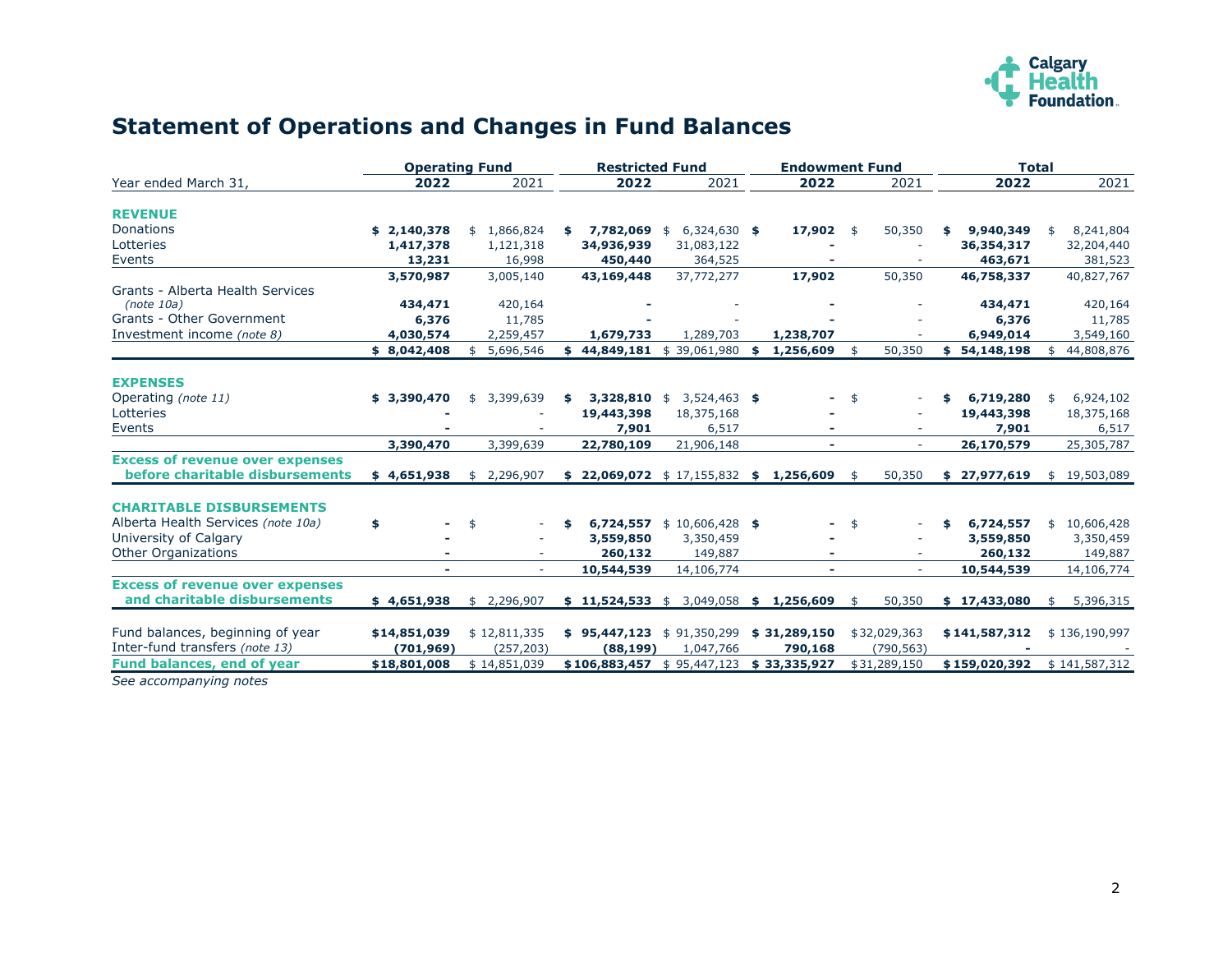

### **Statement of Accumulated Remeasurement Gains and Losses**

| Year ended March 31,                                                                      | 2022            |   | 2021          |
|-------------------------------------------------------------------------------------------|-----------------|---|---------------|
| Accumulated remeasurement gains/(losses) at beginning of year                             | \$<br>7,767,003 | S | (6, 399, 393) |
| Unrealized gains attributable to:<br>Portfolio investments                                | 1,356,674       |   | 15,253,499    |
| Less realized gains reclassified to the statement of operations:<br>Portfolio investments | (4, 478, 238)   |   | (1,087,103)   |
| Net remeasurement (losses)/gains for the year                                             | (3, 121, 564)   |   | 14,166,396    |
| Accumulated remeasurement gains at end of year                                            | 4,645,439       |   | 7,767,003     |
| See accompanying notes                                                                    |                 |   |               |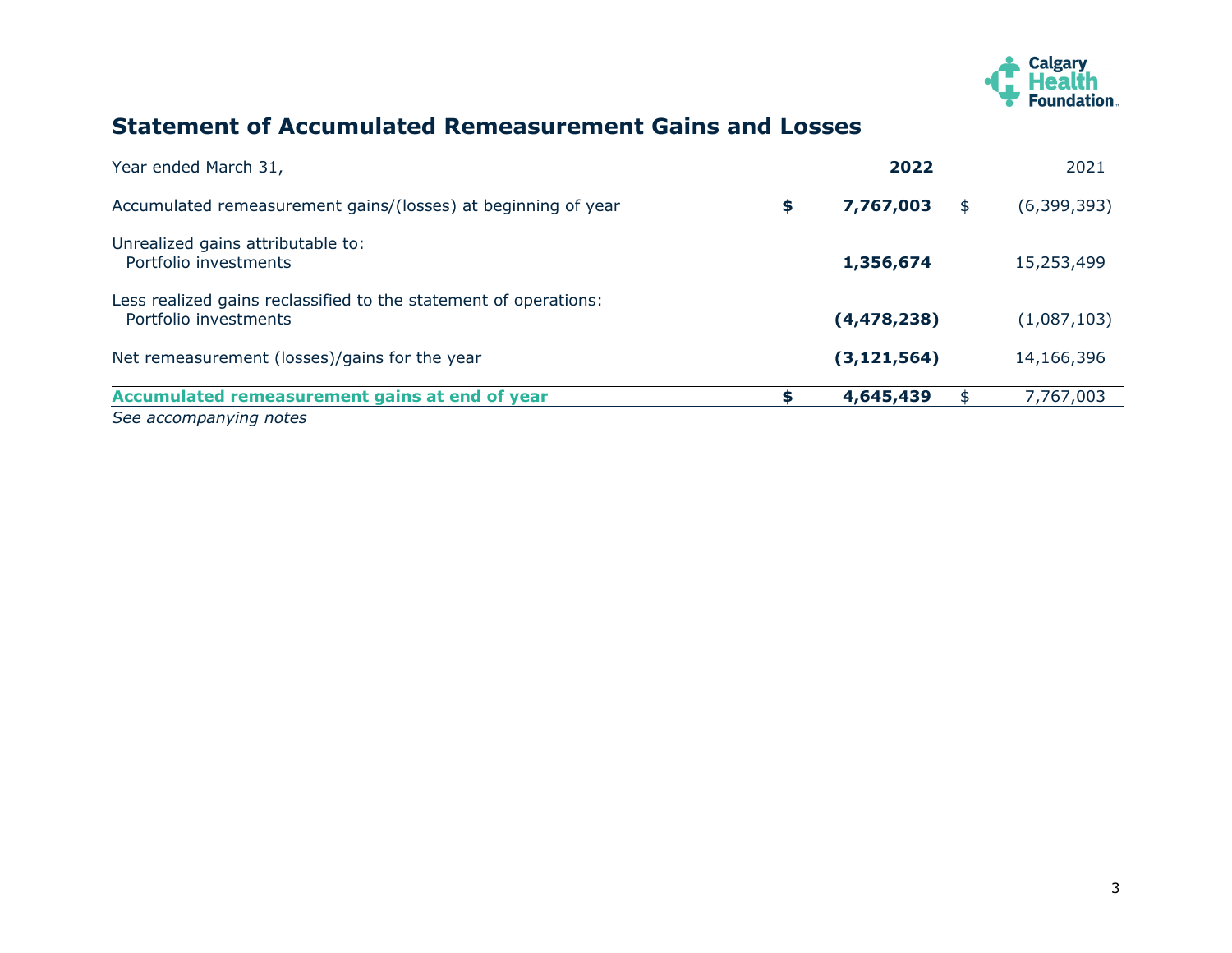

### **Statement of Cash Flows**

| Year ended March 31,                            | 2022                |               | 2021           |
|-------------------------------------------------|---------------------|---------------|----------------|
| <b>OPERATING ACTIVITIES</b>                     |                     |               |                |
| Cash received from:                             |                     |               |                |
| Operating grants                                | \$<br>16,376        | \$            | 21,785         |
| <b>Donations</b>                                | 9,919,993           |               | 7,711,414      |
| Events and lotteries                            | 34,632,617          |               | 41,339,347     |
|                                                 | 44,568,986          |               | 49,072,546     |
| Cash paid for:                                  |                     |               |                |
| Operating expenses                              | \$<br>(7, 289, 560) | \$            | (7, 108, 843)  |
| Events and lotteries                            | (19, 538, 779)      |               | (19, 519, 997) |
| Charitable disbursements                        | (11,002,168)        |               | (18, 525, 779) |
|                                                 | (37, 830, 507)      |               | (45, 154, 619) |
| <b>Cash provided by operating activities</b>    | \$<br>6,738,479     | \$            | 3,917,927      |
| <b>INVESTING ACTIVITIES</b>                     |                     |               |                |
| Investment income                               | \$<br>6,949,014     | $\frac{1}{2}$ | 3,549,160      |
| Investments purchased, net                      | (7,886,727)         |               | (3, 117, 552)  |
| Cash (used in)/provided by investing activities | \$<br>(937, 713)    | \$            | 431,608        |
|                                                 |                     |               |                |
| Net increase in cash                            | \$<br>5,800,766     | $\frac{1}{2}$ | 4,349,535      |
| Cash beginning of year                          | 78,214,326          |               | 73,864,791     |
| <b>Cash end of year</b>                         | \$<br>84,015,092    | \$            | 78,214,326     |

*See accompanying notes*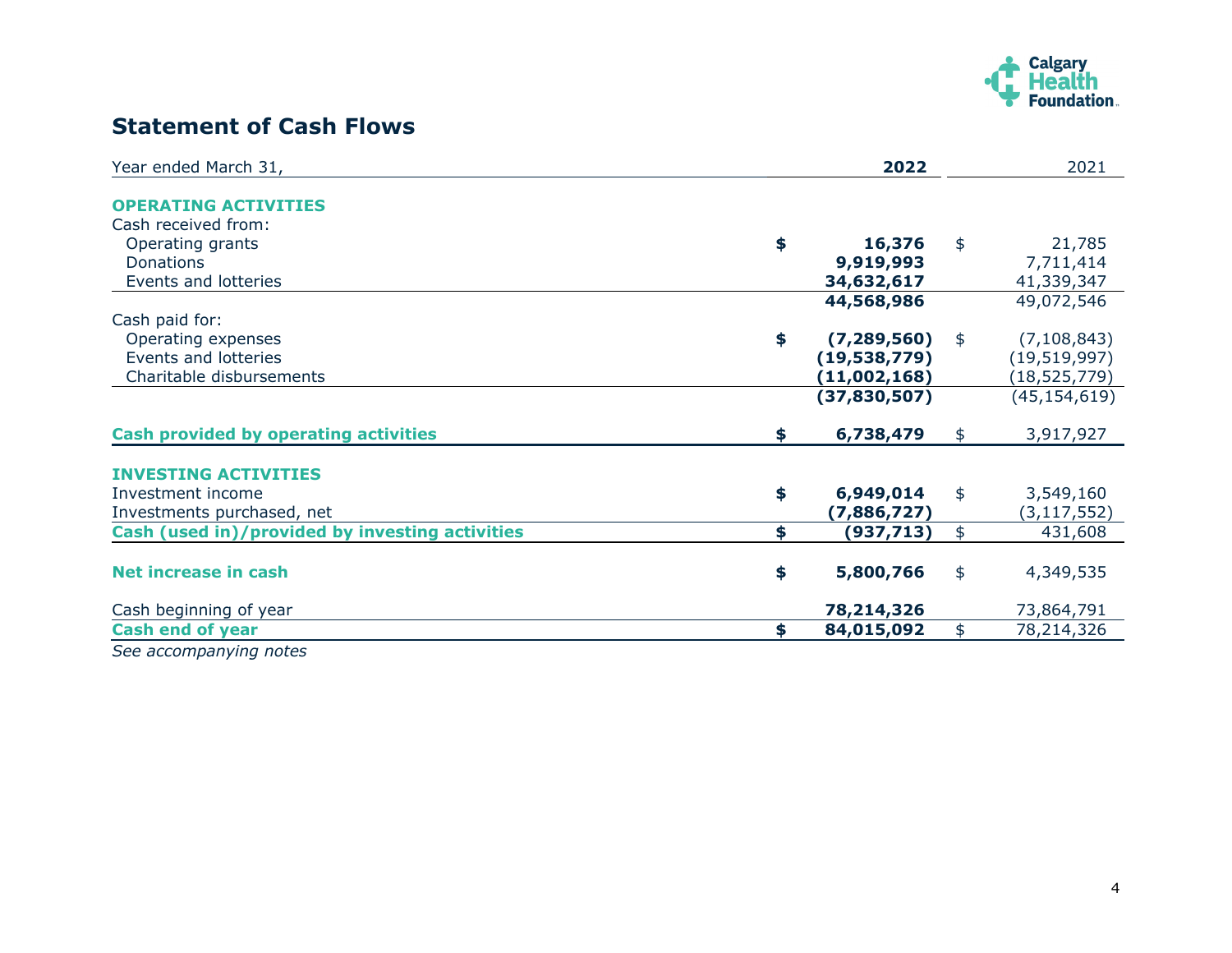

### **Notes to Financial Statements**

#### **1. NATURE OF ORGANIZATION**

Calgary Health Foundation (CHF) is a not-for-profit organization and a registered charity established under the *Income Tax Act*  (Canada). It is a controlled entity of Alberta Health Services and subject to the provisions of the *Regional Health Authorities Act Foundations Regulation*. As of November 1, 2020, the organization began operating as CHF. The change in the name to CHF was approved by the Minister of Health on March 7, 2022.

The primary purpose of CHF is to coordinate fundraising efforts for the benefit of health programs and other health initiatives within the Calgary area. CHF also invests and manages designated endowment funds.

#### **2. SIGNIFICANT ACCOUNTING POLICIES**

These financial statements have been prepared in accordance with the Canadian Public Sector Accounting Standards (PSAS), which sets out generally accepted accounting principles for government not-for-profit organizations in Canada. CHF has chosen to use the standards for government not-for-profit organizations that include PSAS 4200 to 4270. The financial statements have been prepared based on the significant accounting policies summarized below:

#### **a. Fund Accounting**

For financial reporting purposes, the accounts of CHF have been classified into the following funds:

#### *i. Operating Fund*

The Operating Fund accounts for the operating activities of CHF.

#### *ii. Restricted Fund*

The Restricted Fund accounts for donations and grants that are donor-designated for specified programs, sites and organizations. All funds held in the Restricted Fund are available to be disbursed for the designated charitable purpose.

#### *iii. Endowment Fund*

The Endowment Fund accounts for donations and investment income that are to be held permanently by CHF as directed by donors or the Board of Trustees.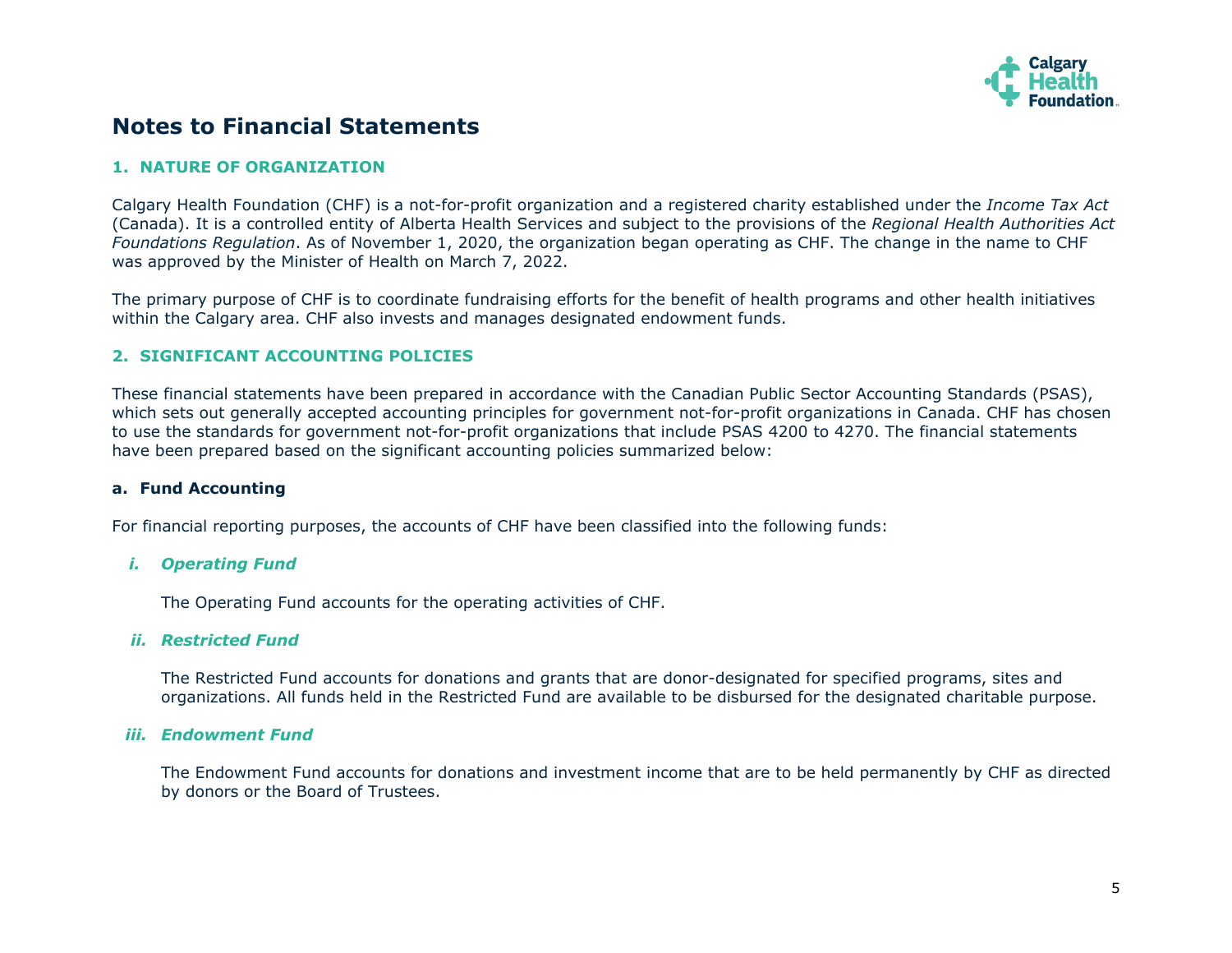

#### **2. SIGNIFICANT ACCOUNTING POLICIES (CONTINUED)**

#### **b. Cash**

Cash includes cash on hand. Cash held for investing activities by fund managers is included in investments.

#### **c. Financial Instruments**

Investments have been categorized as fair value and are recorded at market value. CHF's investments are held in investment pooled funds that are professionally managed and index funds in accordance with CHF's investment policies.

Transaction costs are recognized in the statement of operations in the period during which they are incurred.

Other financial instruments, including accounts receivable, accounts payable and accrued liabilities and charitable disbursements payable, are initially recorded at fair value and are subsequently measured at cost, net of any provisions for impairment.

CHF measures the fair market value of its financial assets based on their classification in a hierarchy comprising three levels, described as follows:

#### *i. Level 1*

Valuations are based on quoted prices (unadjusted) in active markets for identical assets.

#### *ii. Level 2*

Valuations are based on directly or indirectly observable inputs in active markets for similar assets, other than Level 1 prices, such as quoted interest or currency exchange rates.

#### *iii. Level 3*

Valuations are based on significant inputs that are not derived from observable market data, such as discounted cash flow methodologies based on internal cash flow forecasts.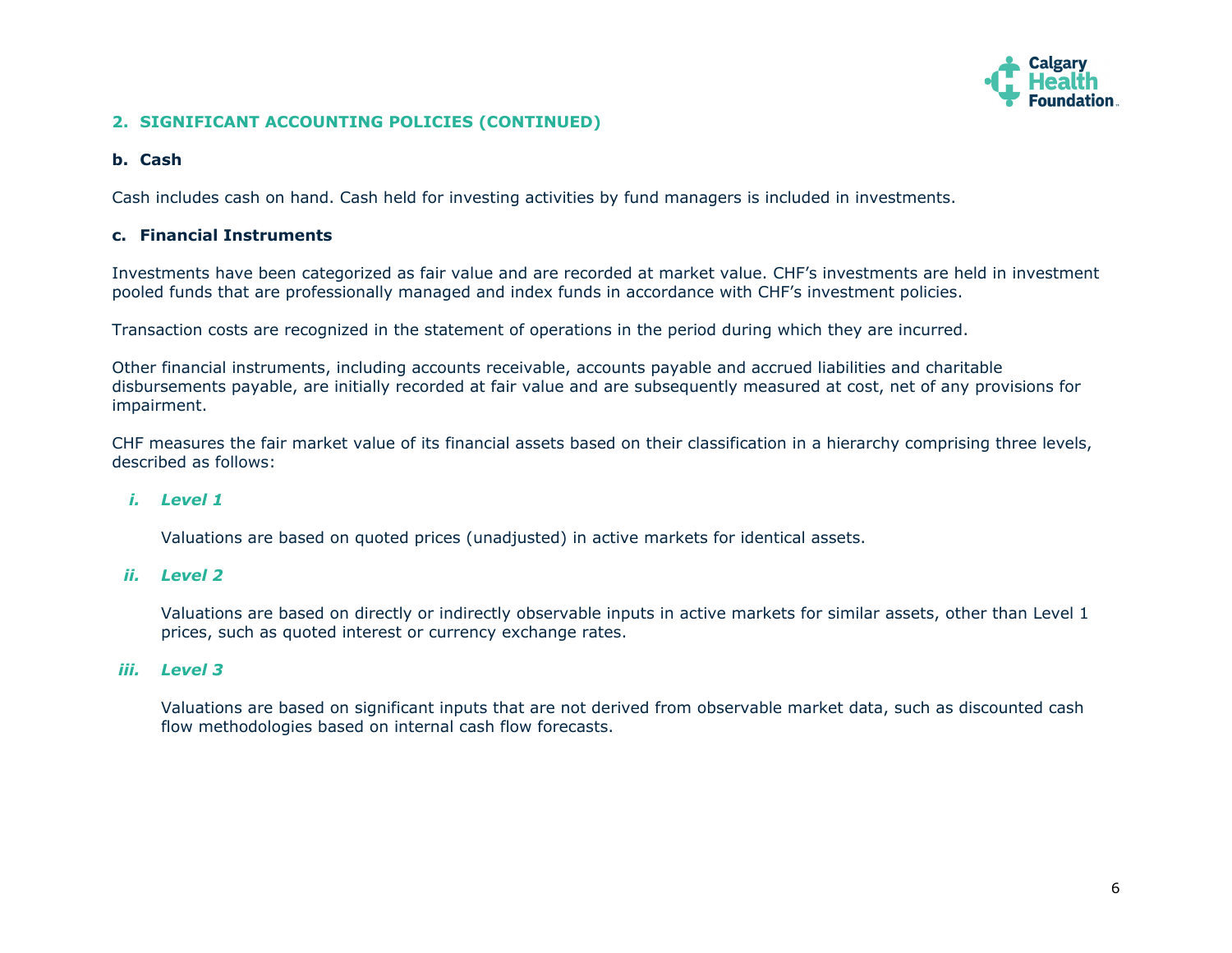

#### **2. SIGNIFICANT ACCOUNTING POLICIES (CONTINUED)**

#### **d. Other Assets**

Other assets consist of costs related to future fundraising events and lotteries. These costs are expensed when the fundraising events and lotteries are held. Other assets also consist of the cash surrender value of life insurance policies. The annual premiums are paid by donors. As the realizable amount of such policies in excess of the cash surrender value is not certain, CHF records the benefits in excess of the cash surrender value when the proceeds are known.

#### **e. Deferred Revenue**

Revenue related to lotteries for which prize draws take place after the year-end and fundraising events that will take place subsequent to the year-end are deferred. Deferred revenue will be recognized when the fundraising events and lotteries are completed.

#### **f. Revenue Recognition**

CHF follows the restricted fund method of accounting for contributions. Grants, bequests and other donations are recorded when received or receivable, if the amounts to be received can be reasonably estimated and collection is reasonably assured. Pledged donations are recorded in the year received, since pledges are not legally enforceable claims. Externally restricted contributions, except endowment contributions, are recognized as revenue of the Restricted Fund when received. Unrestricted contributions are recognized as revenue of the Operating Fund when received. Externally restricted endowment contributions are recognized as revenue of the Endowment Fund when received. Generally, 5% of restricted donations are allocated to the Operating Fund to assist with the operational costs of CHF.

Investment income includes dividend and interest income, income distributions from pooled funds and realized gains or losses arising from the sale of investments. Unrealized gains and losses on investments are recognized in the Statement of Accumulated Remeasurement Gains and Losses until the related investments are sold. Once realized, these gains or losses are recognized in the Statement of Operations. Administration fees of 1% of the Endowment Fund balance is recognized as investment income earned in the Operating Fund and amounts that are available for disbursement allocation are recognized as revenue of the Restricted Fund. Unrestricted investment income earned on internally restricted Endowment Fund resources is recognized as revenue of the Operating Fund. Investment income that has been reinvested is recognized as revenue of the Endowment Fund. Unrestricted investment income earned on Endowment Fund, Restricted Fund and Operating Fund resources is recognized as revenue of the Operating Fund.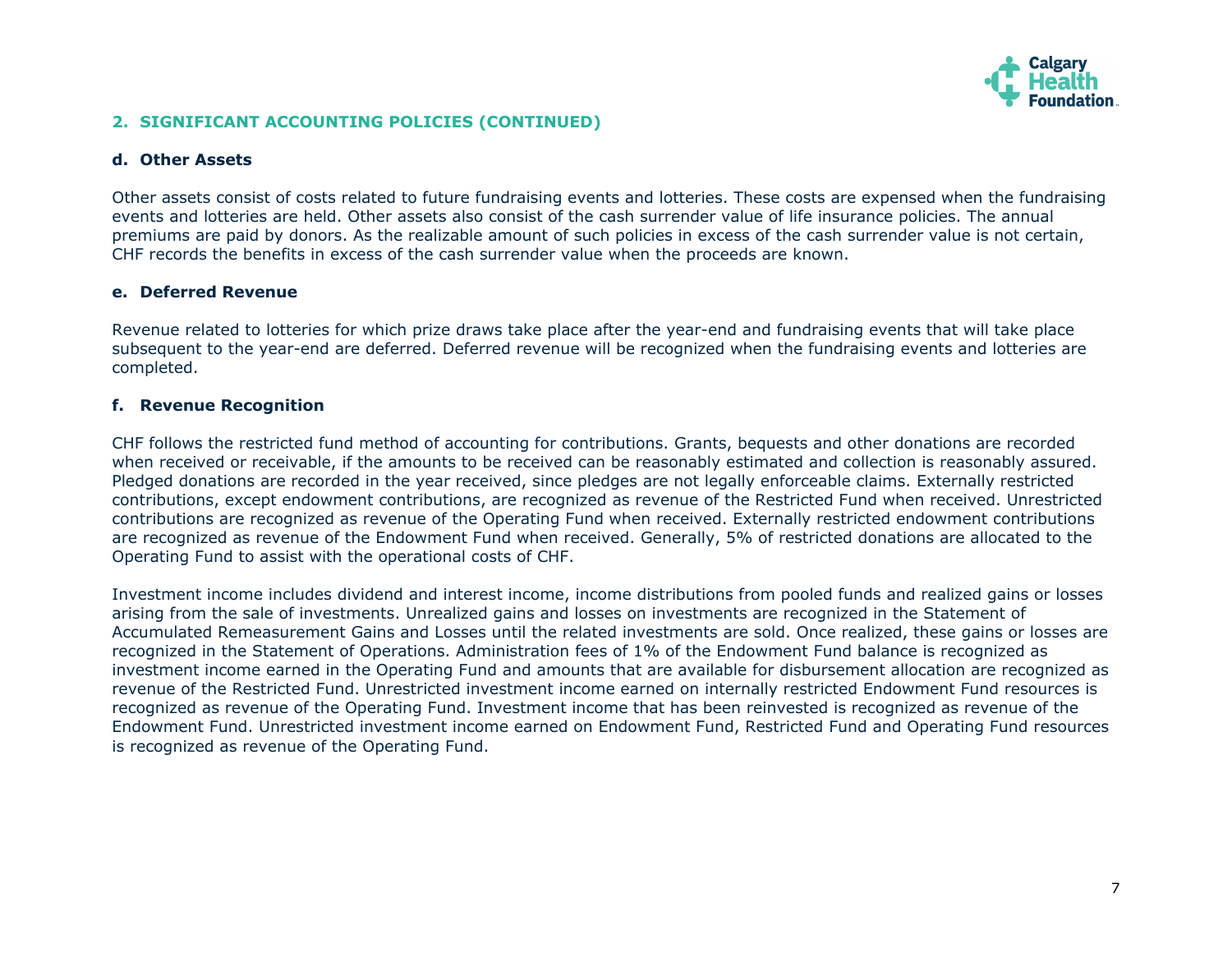

#### **2. SIGNIFICANT ACCOUNTING POLICIES (CONTINUED)**

#### **g. Contributed Materials and Services**

Volunteers contribute a significant amount of time each year to assist CHF in carrying out its activities; however, the value of volunteer time is not recognized in these financial statements because the fair market value cannot be reasonably determined. Donated supplies and gifts-in-kind are valued based on fair market value when it is reasonably determinable.

#### **3. CASH**

| March 31,                                       | 2022                    | 2021                    |
|-------------------------------------------------|-------------------------|-------------------------|
| <b>Operating Fund</b><br><b>Restricted Fund</b> | 5,954,131<br>78,058,616 | 6,300,643<br>71,863,333 |
| <b>Endowment Fund</b>                           | 2,345                   | 50,350                  |
|                                                 | 84,015,092              | 78,214,326              |

Cash held in the Restricted Fund includes lottery proceeds from previous lotteries, lottery ticket sales from the current Foothills Hospital Home Lottery and funds awaiting disbursement. CHF has received permission from Alberta Gaming, Liquor and Cannabis to defer disbursement of \$25.1 million for projects that will not be completed in 2022.

The amount of cash associated with lotteries in progress is \$14.6 million (2021 - \$16.9 million). In addition, CHF holds \$9.7 million (2021 - \$13.7 million) in high interest (2022 - 0.67%; 2021 - 0.65%) accounts pending investment in accordance with CHF's investment policies.

#### **4. ACCOUNTS RECEIVABLE**

| March 31,                                   |   | 2022                             | 2021                         |
|---------------------------------------------|---|----------------------------------|------------------------------|
| Events and lotteries<br><b>GST</b><br>Other | m | 220,600<br>246,673<br><b>COL</b> | 295,896<br>225,382<br>59,908 |
|                                             |   | 467,273                          | 581,186                      |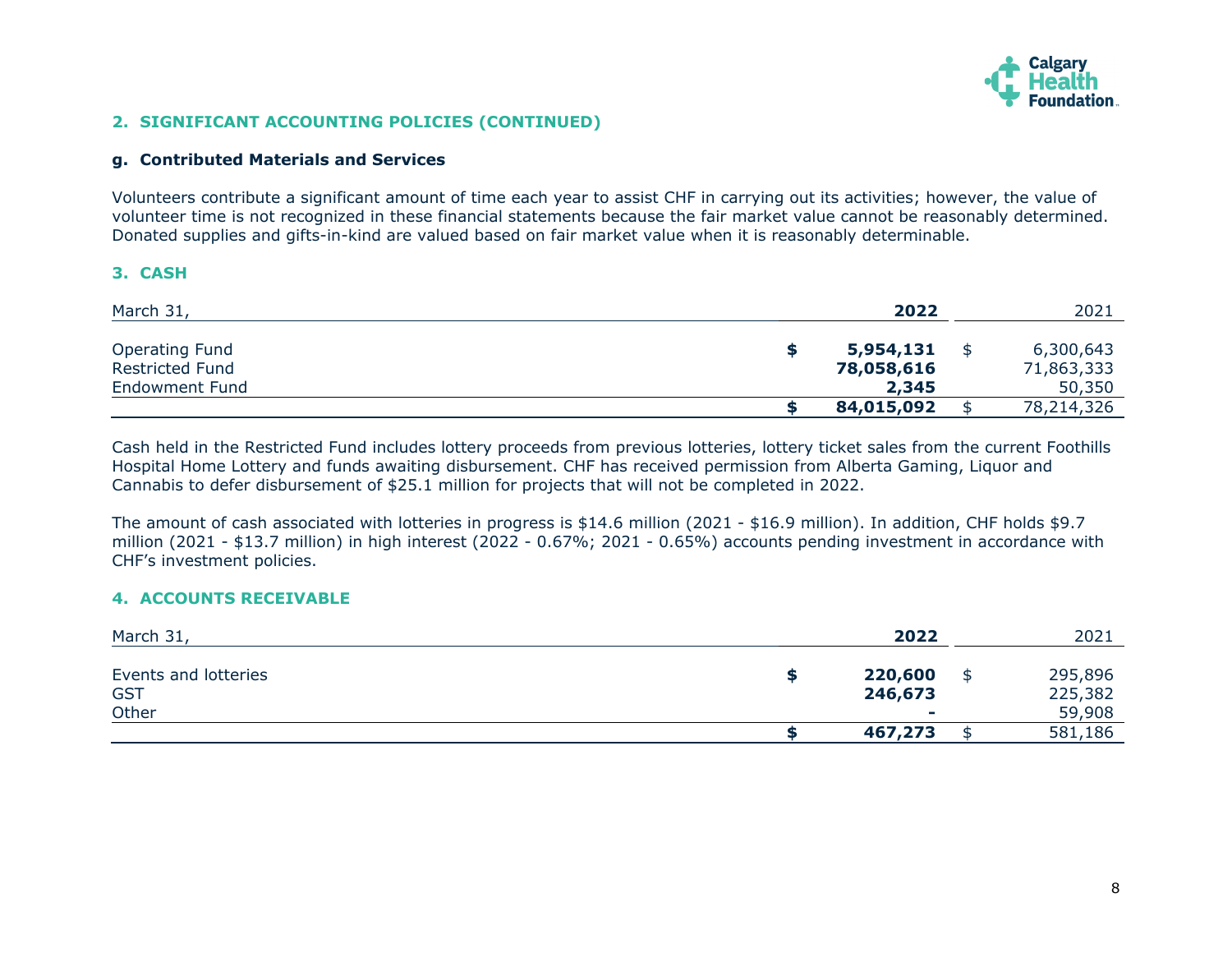

#### **5. DEPOSITS AND PREPAID EXPENSES**

| March 31,                                                                                                                                                         | 2022                                                               |               | 2021                                                         |
|-------------------------------------------------------------------------------------------------------------------------------------------------------------------|--------------------------------------------------------------------|---------------|--------------------------------------------------------------|
| Lottery prizes and expenses<br>Prepaid contracts                                                                                                                  | \$<br>2,171,150<br>392,207                                         | \$            | 1,144,789<br>368,843                                         |
|                                                                                                                                                                   | \$<br>2,563,357                                                    | $\frac{1}{2}$ | 1,513,632                                                    |
| <b>6. FINANCIAL INSTRUMENTS</b>                                                                                                                                   |                                                                    |               |                                                              |
| CHF's portfolio investments consist of the following categories:                                                                                                  |                                                                    |               |                                                              |
| Market value as at March 31,                                                                                                                                      | 2022                                                               |               | 2021                                                         |
| <b>Level 1</b><br>Cash & cash equivalents<br>Core Canadian Short Term Bond Index<br>S&P/TSX 60 Index<br>Ishares Core S&P 500 Index ETF<br>Ishares MSCI EAFE Index | \$<br>630,543<br>9,039,600<br>10,824,000<br>3,066,840<br>2,831,000 | \$            | 350,182<br>10,462,500<br>7,769,100<br>2,357,300<br>2,322,400 |
| <b>Level 2</b><br>Jarislowsky Fraser Bond Pooled Fund<br>Jarislowsky Fraser Canadian Equity Fund<br>Jarislowsky Fraser Global Equity Fund                         | \$<br>26,391,983<br>9,982,538<br>19,298,707<br>40,828,992          | \$            | 23,261,482<br>9,351,926<br>19,069,457<br>40,054,193          |
|                                                                                                                                                                   | 70,110,237                                                         |               | 68,475,576                                                   |
| <b>Total portfolio investments</b>                                                                                                                                | \$<br>96,502,220                                                   | \$            | 91,737,058                                                   |

The asset allocation of the Level 2 funds as at March 31, 2022 is as follows: short-term 1.1% (2021 - 2.0%), bonds 33.5% (2021 - 32.0%), Canadian equities 41.5% (2021 - 41.3%) and non-Canadian equities 23.8% (2021 - 24.7%). During 2022, Level 1 and Level 2 investment returns were 7.4% (2021 - 18.3%) and 2.3% (2021 - 22.5%), respectively.

There were no transfers of assets between Level 1, Level 2 and Level 3.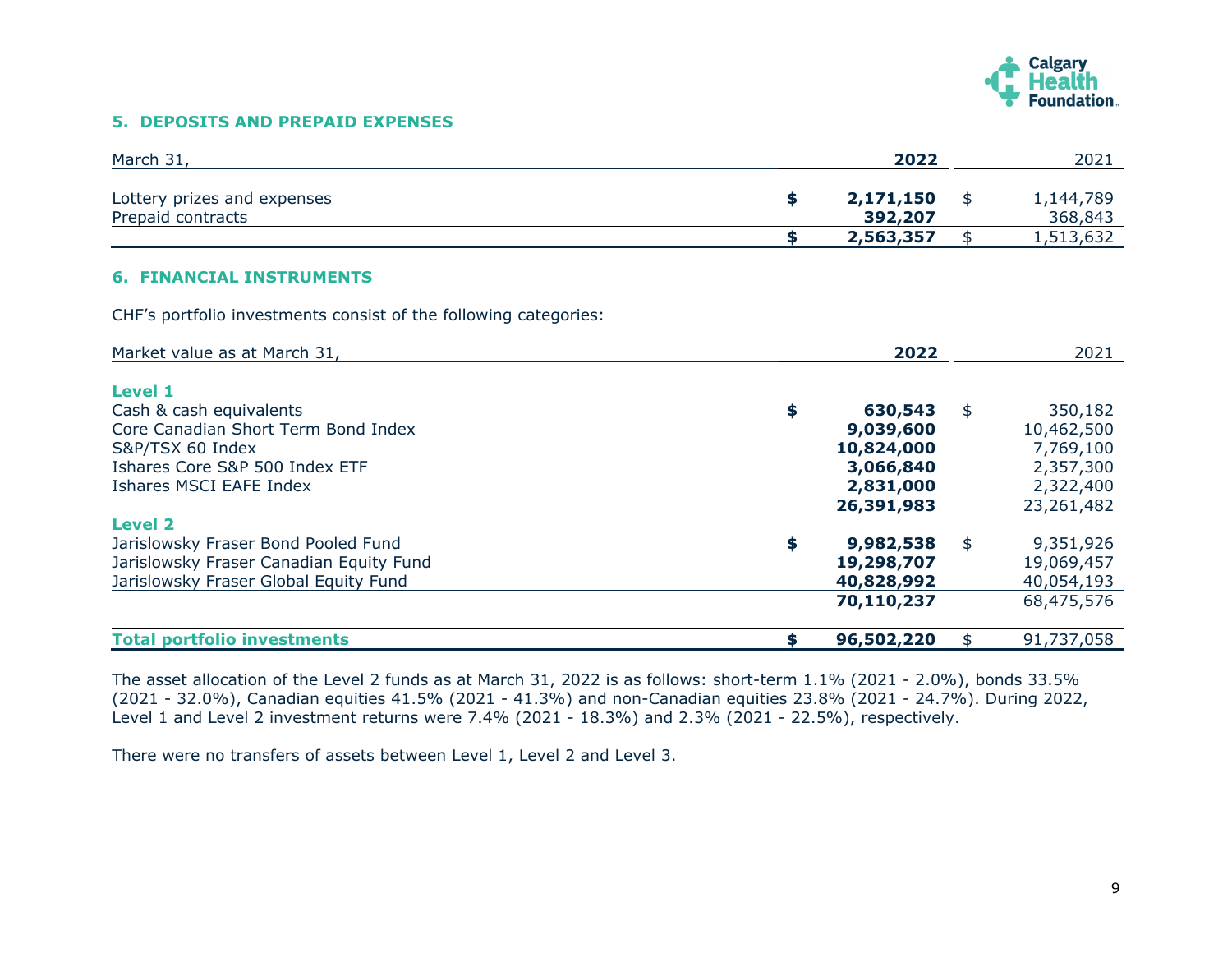

#### **6. FINANCIAL INSTRUMENTS (CONTINUED)**

During the year, donations of securities received by CHF were liquidated and the net proceeds were disbursed for charitable purposes or reinvested in professionally managed pooled funds or exchange traded funds.

Within the pooled funds, treasury bills, commercial paper, bankers' acceptances and discount notes mature between six days and one year and bear interest at an average effective yield to maturity of 0.88% (2021 - 0.15%).

Publicly traded fixed income instruments in the funds are managed with the objective of providing optimal returns while maintaining maximum security of capital. Return is optimized within risk constraints through the management of duration and issuer mix. The bonds held within the bond fund bear interest at an average effective yield to maturity of 3.21% (2021 - 1.67%).

Equity investments in the funds are managed with the objective of providing a diversified approach towards obtaining riskadjusted returns through complete business cycles. Diversification is achieved through investing across an assortment of countries and sectors. The equity funds offer growth and, being long-term in nature, are ideal for protecting CHF's investment capital from the effects of inflation.

Foreign securities are translated into Canadian dollars at the exchange rate in effect on the last day of the fiscal year.

#### **Foreign currency risk**

CHF is exposed to foreign currency risk from possible negative fluctuations in foreign currency rates related to investments in foreign securities.

#### **Interest rate risk**

CHF is exposed to interest rate risk from holding securities with a fixed rate of interest and a specified maturity date.

#### **Credit risk**

CHF is exposed to credit risk in connection with its short-term and fixed income investments because of the risk that one party to the financial instrument may cause a financial loss for the other party by failing to discharge an obligation. Additionally, there is exposure to credit risk with the housing deposits for lotteries if the builders do not complete the houses as contracted.

#### **Liquidity risk**

CHF is exposed to liquidity risk in that it could encounter difficulty in meeting obligations associated with its financial liabilities.

#### **Other price risk**

CHF is exposed to other price risk through changes in market prices, other than changes arising from interest rate risk or foreign currency risks, in connection with its investments in equity securities and pooled funds.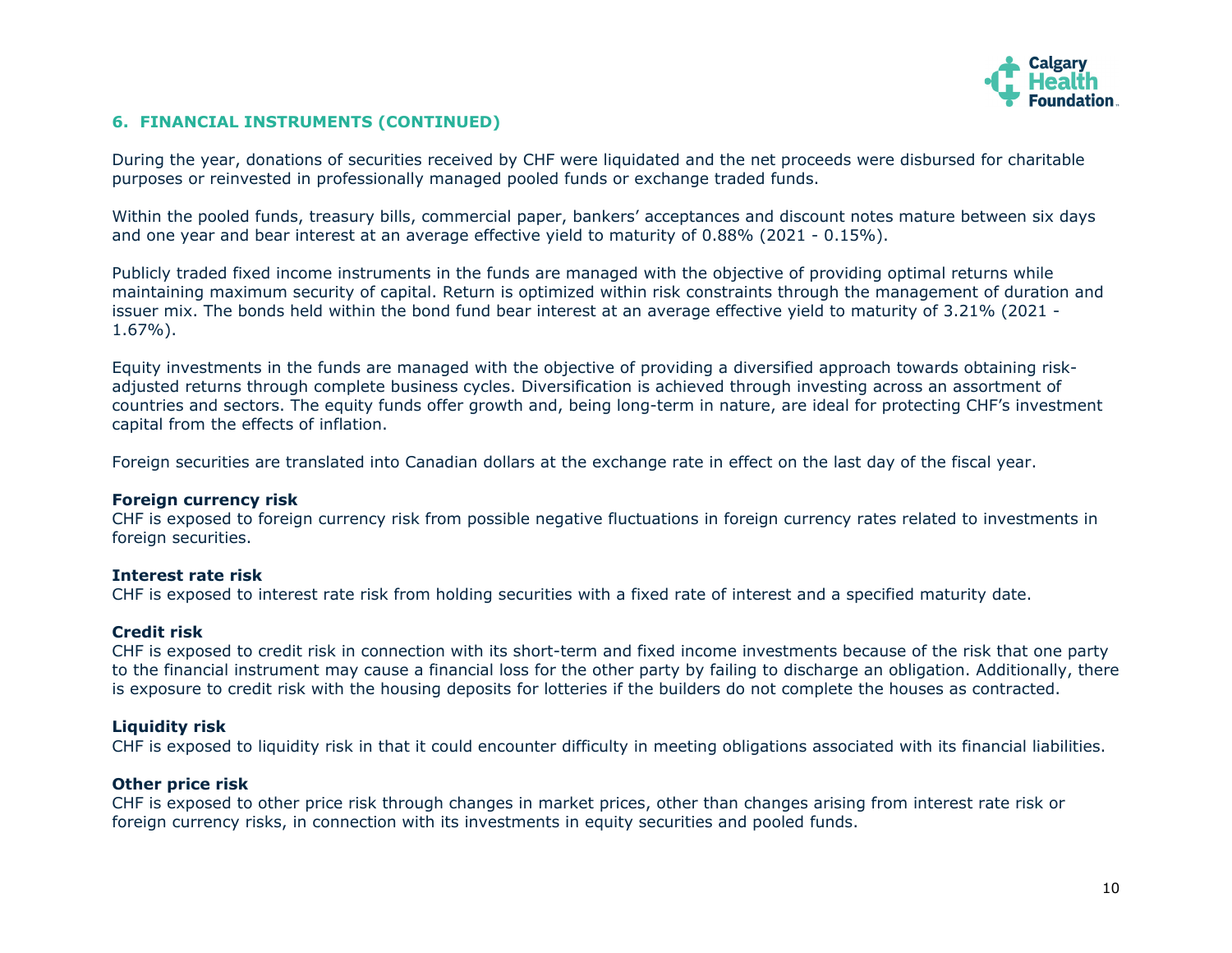

#### **6. FINANCIAL INSTRUMENTS (CONTINUED)**

Foreign currency, credit risk and interest rate risk are managed in accordance with CHF's investment policies and through the use of professional portfolio managers whose performance is reviewed regularly. Liquidity risk is managed by maintaining significant cash balances in excess of current obligations. Other price risk is managed by investing in funds professionally managed with significant diversification.

#### **7. ENDOWMENTS**

Endowment net assets represent resources that are required by the donor or the Board of Trustees to be maintained by CHF on a permanent basis.

Endowment net assets consist of the following:

| March 31,                                                                                       | 2022                    | 2021                    |
|-------------------------------------------------------------------------------------------------|-------------------------|-------------------------|
| <b>Externally restricted</b><br>Internally restricted by the Board of Trustees                  | 24,362,263<br>8,973,664 | 22,881,893<br>8,407,257 |
| Balance, end of year, before accumulated remeasurement gains<br>Accumulated remeasurement gains | 33,335,927<br>729,847   | 31,289,150<br>3,222,168 |
| <b>Balance, end of year</b>                                                                     | 34,065,774              | 34,511,318              |

CHF has a policy designed to protect the real value of endowments by limiting the amount of investment income made available for spending in the following year to the lower of the investment income earned or 5% of the ending endowment balance as at March 31. Endowment Funds incur a 1% administration fee on the portfolio investment fund balance related to endowments, which is recorded in the Operating Fund. The balance remaining is reinvested, as are any funds not disbursed within the time frame allocated for spending. Reinvested investment income is recorded in the Endowment Fund.

In fiscal 2022, investment income on externally restricted endowment net assets was \$2,160,020 (2021 - \$952,106) and was recorded as revenue in the statement of operations. The amount of \$676,301 (2021 - \$704,126) was made available for spending and recorded in the Restricted Fund and \$1,238,707 (2021 - nil) was reinvested into the Endowment Fund *(note 8*).

In fiscal 2022, investment income on internally restricted endowment net assets was \$796,591 (2021 - \$354,179) and was recorded as revenue in the statement of operations. The amount of \$215,741 was inter-fund transferred (2021 - \$256,983) to the Restricted Fund, representing the investment income made available for spending, and \$485,728 was inter-fund transferred to the Endowment Fund (2021 - nil) representing the amount reinvested *(note 8*).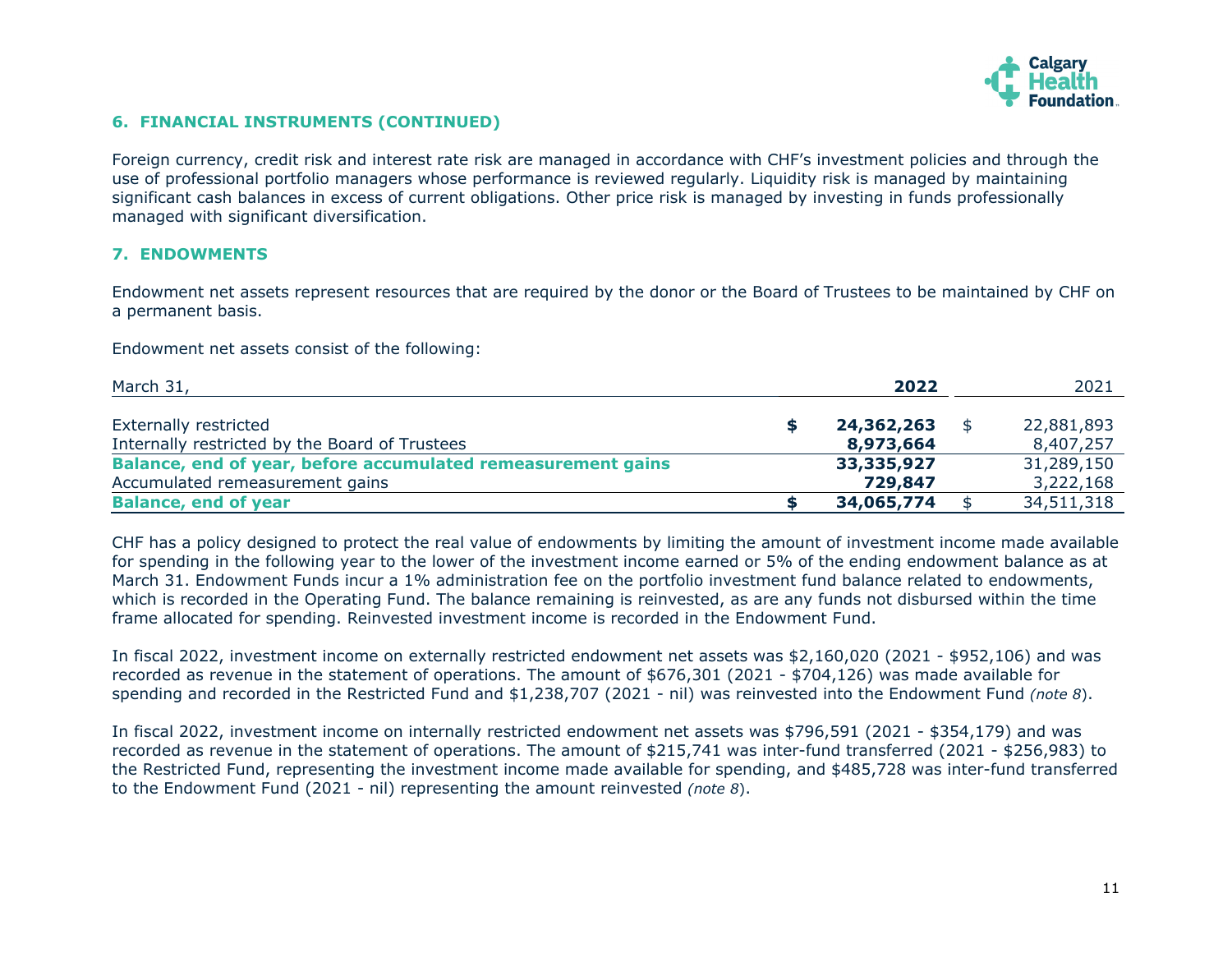

#### **8. INVESTMENT INCOME ALLOCATION**

|                         |            |            |     | <b>Investment Income Allocation for the year ended 2022</b> |              |                |    |              |
|-------------------------|------------|------------|-----|-------------------------------------------------------------|--------------|----------------|----|--------------|
|                         |            | Internally |     | Restricted                                                  | Restricted   |                |    |              |
|                         | Investment | Restricted |     | Income                                                      | Disbursement | Administration |    |              |
|                         | Income $1$ | Endowments |     | Allocation <sup>2</sup>                                     | Allocation   | Fees           |    | <b>Total</b> |
| Operating Fund          | 650,635    | 701,469    | \$. | 2,283,886 \$                                                | - S          | 394,584        | S. | 4,030,574    |
| <b>Restricted Fund</b>  | 3,341,769  |            |     | (2, 283, 886)                                               | 676,301      | (54, 451)      |    | 1,679,733    |
| Endowment Fund (note 7) | 2,956,610  | (701, 469) |     |                                                             | (676, 301)   | (340, 133)     |    | 1,238,707    |
|                         | 6,949,014  | н.         |     | ۰.                                                          | ÷            |                |    | 6,949,014    |

|                         | Investment Income Allocation for the year ended 2021 |                                        |                          |  |                         |  |                          |                             |           |  |           |  |
|-------------------------|------------------------------------------------------|----------------------------------------|--------------------------|--|-------------------------|--|--------------------------|-----------------------------|-----------|--|-----------|--|
|                         |                                                      | Internally<br>Restricted<br>Restricted |                          |  |                         |  |                          |                             |           |  |           |  |
|                         | Investment                                           |                                        | Restricted               |  | Income                  |  |                          | Disbursement Administration |           |  |           |  |
|                         | Income $1$                                           |                                        | Endowments               |  | Allocation <sup>2</sup> |  | Allocation               |                             | Fees      |  | Total     |  |
| <b>Operating Fund</b>   | 254,447                                              |                                        | 256,983                  |  | $1,344,354$ \$          |  |                          | - \$                        | 403,673   |  | 2,259,457 |  |
| <b>Restricted Fund</b>  | 1,988,428                                            |                                        | -                        |  | (1, 344, 354)           |  | 704,126                  |                             | (58, 497) |  | 1,289,703 |  |
| Endowment Fund (note 7) | 1,306,285                                            |                                        | (256, 983)               |  |                         |  | (704,126)                |                             | (345,176) |  |           |  |
|                         | 3,549,160                                            |                                        | $\overline{\phantom{a}}$ |  | $\sim$                  |  | $\overline{\phantom{a}}$ |                             | $\sim$    |  | 3,549,160 |  |

*1 Investment income in the year consists of interest and dividends of \$1,979,300 (2021 - \$1,932,148) and realized gains of \$4,478,238 (2021 - \$1,087,103) that were earned on the portfolio investments and \$491,476 (2021 - \$529,909) of interest earned on cash.*

*2 Investment income earned on restricted investments that do not have an investment income allocation agreement is recognized in the Operating Fund.*

| Year ended March 31,                                              | 2022                       | 2021                    |
|-------------------------------------------------------------------|----------------------------|-------------------------|
| Realized investment income<br>Unrealized investment (loss)/income | 6,949,014<br>(3, 121, 564) | 3,549,160<br>14,166,396 |
| <b>Total investment income</b>                                    | 3,827,450                  | 17,715,556              |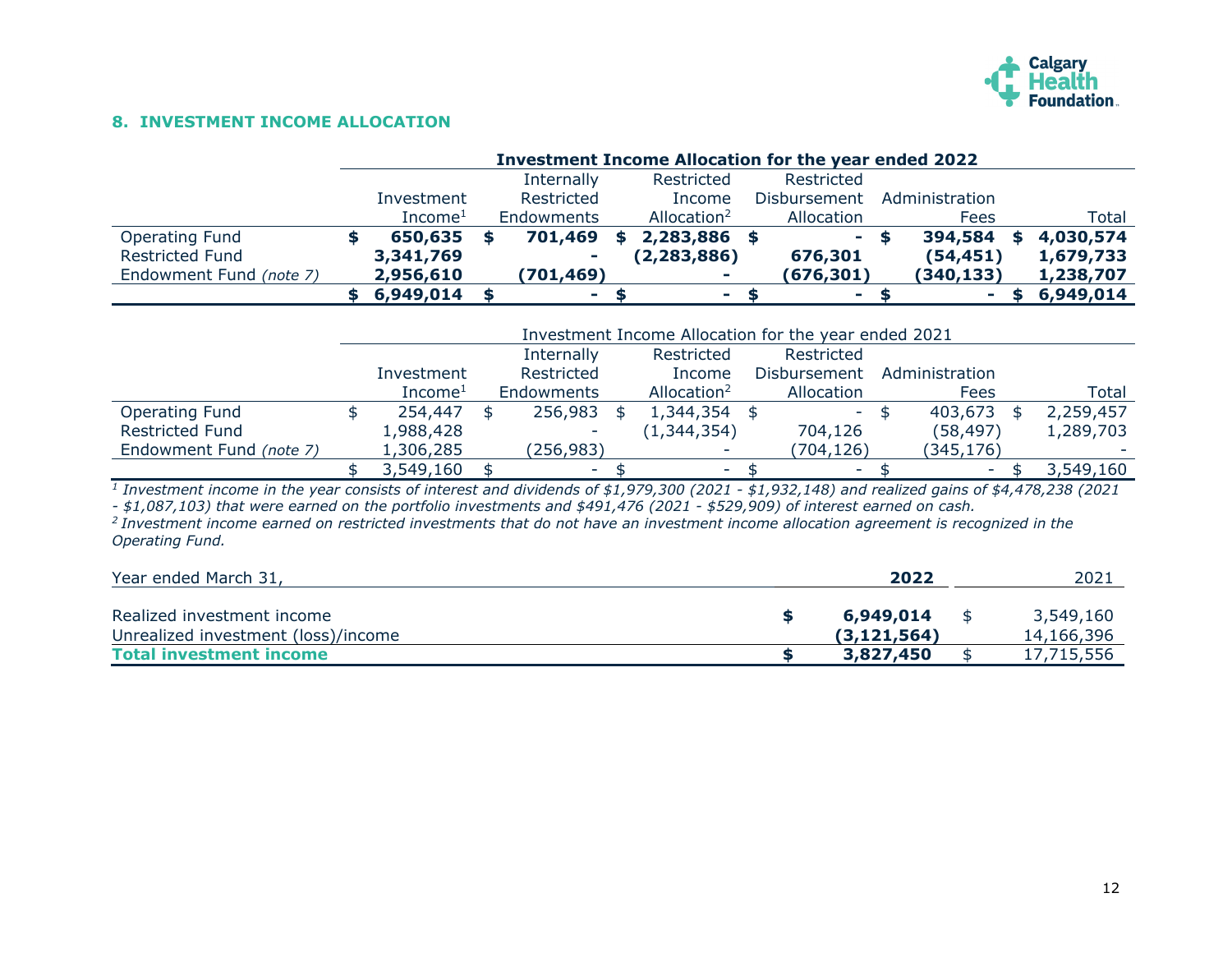

#### **9. COMMITMENTS**

As at March 31, 2022, CHF had committed to purchasing prizes of \$7.5 million for the 2022 Foothills Hospital Home Lottery (2021 Foothills Hospital Home Lottery - \$5.9 million) and \$3.6 million for the 2022 Hospital Home Lottery (2021 Hospital Home Lottery - \$3.3 million). These lotteries will be completed in fiscal 2023.

CHF had also committed to purchasing prizes for the 2023 and 2024 Foothills Hospital Home Lotteries totalling \$3.9 million and \$1.1 million, respectively, and for the 2023 and 2024 Hospital Home Lotteries totalling \$0.8 million and \$1.0 million, respectively. The 2023 lotteries will be completed in fiscal 2024 and the 2024 lotteries will be completed in fiscal 2025.

#### **10.RELATED PARTY TRANSACTIONS**

#### **a. Alberta Health Services**

The following amounts related to Alberta Health Services are included in the accompanying financial statements. As at March 31, 2022, there are accounts payable and accrued liabilities and charitable disbursements payable to Alberta Health Services totalling \$754,677 and \$1,635,369 (2021 - \$764,723 and \$2,900,247), respectively.

| Year ended March 31,                                                       | 2022            | 2021       |
|----------------------------------------------------------------------------|-----------------|------------|
| <b>Grants received from Alberta Health Services for operating expenses</b> |                 |            |
| Cash - operating costs                                                     | \$<br>10,000    | 10,000     |
| Gifts in kind - rent                                                       | 424,471         | 410,164    |
|                                                                            | 434,471         | 420,164    |
| <b>Charitable disbursements to Alberta Health Services</b>                 |                 |            |
| Cash                                                                       | \$<br>6,709,794 | 10,082,278 |
| Gifts in kind                                                              | 14,763          | 524,150    |
|                                                                            | 6,724,557       | 10,606,428 |

#### **b. Board of Trustees**

A former member of CHF's Board of Trustees is a senior executive of the company that built and sold the homes that were awarded as prizes in the Foothills Hospital Home Lottery and Hospital Home Lottery programs. During the year ended 2022 and while that individual was on the Board, CHF purchased one home for \$2.6 million. During the year ended 2021, CHF purchased two homes totalling \$5.2 million.